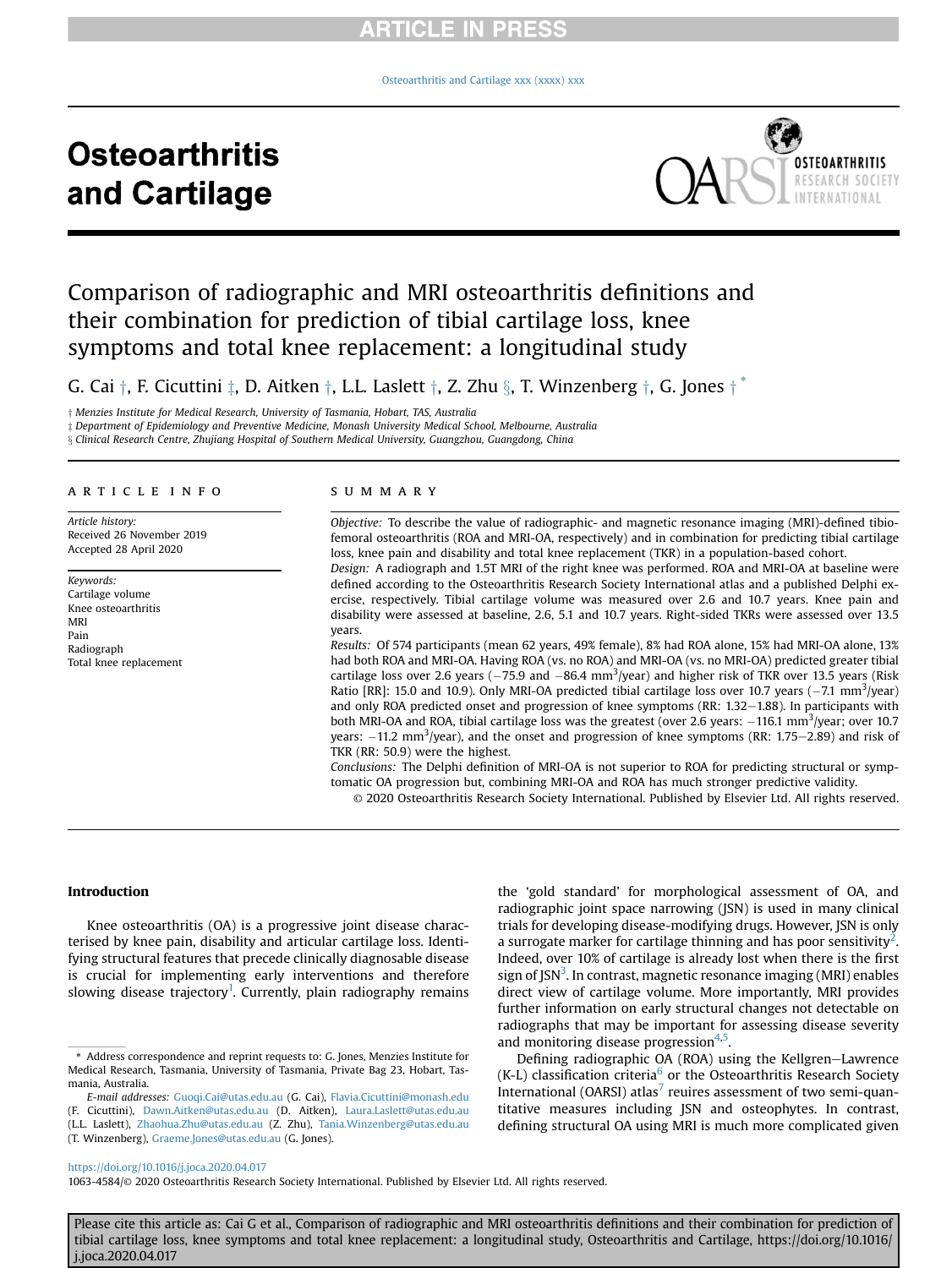there are numerous MRI detected osteoarthritic changes. Commonly reported MRI changes, such as cartilage defects<sup>8[,9](#page-7-8)</sup>, effusion synovitis<sup>10,11</sup>, meniscal lesions<sup>12</sup>, bone marrow lesions  $(BMLs)^{13,14}$  $(BMLs)^{13,14}$  $(BMLs)^{13,14}$  and MRI-detected osteophytes (MRI-OP)<sup>15</sup>, predict OA progression, but which changes are most important in OA progression are unclear. In the absence of a clear definition of OA using MRI features, the OARSI OA Imaging Working Group developed a definition of MRI-defined structural OA (MRI-OA) by incorporating MRI changes using a Delphi approach<sup>16</sup>, but this needs validation. A clear definition of MRI-OA would be of great importance in both clinical and research settings if it adds value for predicting structural and symptomatic progression of OA. To date, only a single study has compared the associations of MRI-OA and ROA with knee pain and body weight and found similar associations for both $17$ . Whether the Delphi definition of MRI-OA is a better predictor of cartilage loss, worsening knee symptoms and OA-related total knee replacement (TKR) than ROA have not been evaluated. Moreover, it is clinically important to know whether the Delphi definition of MRI-OA adds value to ROA for predicting OA progression.

This study aimed to use a population-based older adult cohort to describe the value of ROA and the Delphi definition of MRI-OA and their combination for predicting tibial cartilage loss, the presence, onset and progression of knee pain and disability and the risk of TKR.

### Methods

#### Participants

The Tasmania Older Adult Cohort (TASOAC) is a prospective, population-based older adult cohort. From March 2002 to September 2004, 1,099 out of 1904 older adults randomly selected from the electoral roll in Southern Tasmania (population 229,000) were included in this cohort (57% response rate). At baseline, 992 participants underwent an MRI scan on the right knee (Supplementary Fig. 1). Three follow-ups were conducted at 2.6, 5.1 and 10.7 years. In the current study, participants who had undergone any right-sided knee replacement surgery prior to baseline visits were excluded. For those who underwent a right-sided knee replacement during the study, follow-up data before the surgery were retained for analysis of cartilage loss and knee symptoms. Eventually, 574 participants who had adequate data to evaluate the status of MRI-OA and ROA at baseline were included in this study (Supplementary Fig. 1). Ethical approval was granted by the Southern Tasmanian Health and Medical Human Research Ethics Committee, and all participants provided written informed consent.

#### MRI

MRI scans of the right knee were performed in all participants  $(n = 574)$  with a 1.5T whole-body magnetic resonance unit (Picker, Cleveland, Ohio, USA) at baseline and in 60% (345/574) of participants at 2.6 years due to the decommissioning of the MRI machine halfway through the follow-up period. Another 1.5T whole-body MRI unit (Siemens, Espree, Pennsylvania, USA) was used for the 10.7-year follow-up in 66% (377/574) of participants due to loss to follow-up or other reasons (Supplementary Fig. 1). Both MRI units used a commercial transmit-receive extremity coil. Sagittal image sequences and technical parameters were: 1) a T1-weighted fat saturation 3-dimensional gradient-recalled acquisition in the steady state, flip angle  $30^\circ$ , repetition time 31 ms, echo time 6.71 ms, field of view 16 cm, 60 partitions,  $512 \times 512$  pixel matrix, slice thickness of 1.5 mm without an interslice gap; and (2) a T2 weighted fat saturation 2-dimensional fast spin echo, flip angle  $90^{\circ}$ , repetition time 3,067 ms, echo time 112 ms, field of view 16 cm, 15 partitions, 228  $\times$  256 pixel matrix, slice thickness of 4 mm with a interslice gap of  $0.5-1.0$  mm.<sup>18</sup>

MRI-defined tibiofemoral OA at baseline was defined as the presence of a definite osteophyte and full-thickness cartilage loss, or one of these two features plus at least two of the following<sup>[16](#page-7-15)</sup>: a) subchondral BML or cyst not associated with meniscal or ligamentous attachments; b) meniscal subluxation, maceration or degenerative (horizontal) tear; and c) partial thickness cartilage loss. A fourth criterion<sup>[16](#page-7-15)</sup> for bone attrition was not measured in this study. "Meniscal subluxation, maceration or degenerative (horizontal) tear" was considered present if any meniscal tear or extrusion was observed. The measurements of these MRI features including osteophyte, cartilage lesion, meniscal lesion and subchondral BML are detailed in Supplementary text.

Tibial cartilage volume  $(mm<sup>3</sup>)$  was measured on T1-weighted MRI at baseline and 2.6 years by a trained observer (RW) with 1 year of experience and adjusted by a researcher (CD) with 5 years of experience in OA research, and both readers were blinded to chronological order and participants' identification<sup>[19](#page-7-18)</sup>. The difference between these values was used to calculate change in cartilage volume over 2.6 years. Additionally, a completely new and paired reading of tibial cartilage volume at baseline and 10.7 years was conducted in participants with MRI data at both baseline and 10.7 years by a single reader (RW) with 12 years of experience reading tibial cartilage volume. Chronological order was known to the reader, and the difference between these readings was used to calculate change in cartilage volume over 10.7 years. The volumes of individual cartilage plates (medial tibia and lateral tibia) were isolated from the total volume by manually drawing disarticulation contours around the cartilage boundaries on a section by section basis. These data were then re-sampled by means of bilinear and cubic interpolation (area of 312  $\times$  312 mm and 1.5 mm thickness, continuous sections) for the final 3-dimensional rendering. The coefficient of variation ranged from 2.1% to  $2.2\%$ <sup>19</sup>. Femoral cartilage volume was not measured as we have previously shown a strong correlation between longitudinal changes in femoral and tibial cartilage volume<sup>20</sup>. For each of the unpaired (baseline and 2.6 years) and paired (baseline and 10.7 years) measures, annual change in tibial cartilage volume  $\text{(mm}^3\text{/year)}$ was calculated as (follow-up volume - baseline volume)/time between two scans in years. Annual percentage change in tibial cartilage volume (%/year) was calculated as  $100 \times$  [(follow-up volume - baseline volume)/baseline volume]/time between two scans in years.

#### Radiography

A standing anteroposterior semi-flexed view of the right knee with  $15^{\circ}$  of fixed knee flexion was performed in all participants at baseline. JSN and femoral and tibial osteophytes of the medial and lateral compartments were assessed and scored  $0-3$  based on the OARSI atlas<sup>[7](#page-7-6)</sup>. Each score was determined by consensus of a geriatrician with 6 years of experience (VS) and a rheumatologist with 5 years of experience (HC) who simultaneously evaluated the radiograph, and the intra-observer reliability assessed by ICC ranged from 0.65 to  $0.85^{21}$ . Tibiofemoral ROA was considered present if any of the following criteria were achieved in either the medial or lateral compartments: a) JSN of grade  $\geq$ 2; b) the sum of osteophytes grades  $\geq$ 2; or c) grade one JSN plus grade one osteophytes. This definition approximates grade two ROA according to the K-L criteria $^{22}$  $^{22}$  $^{22}$ .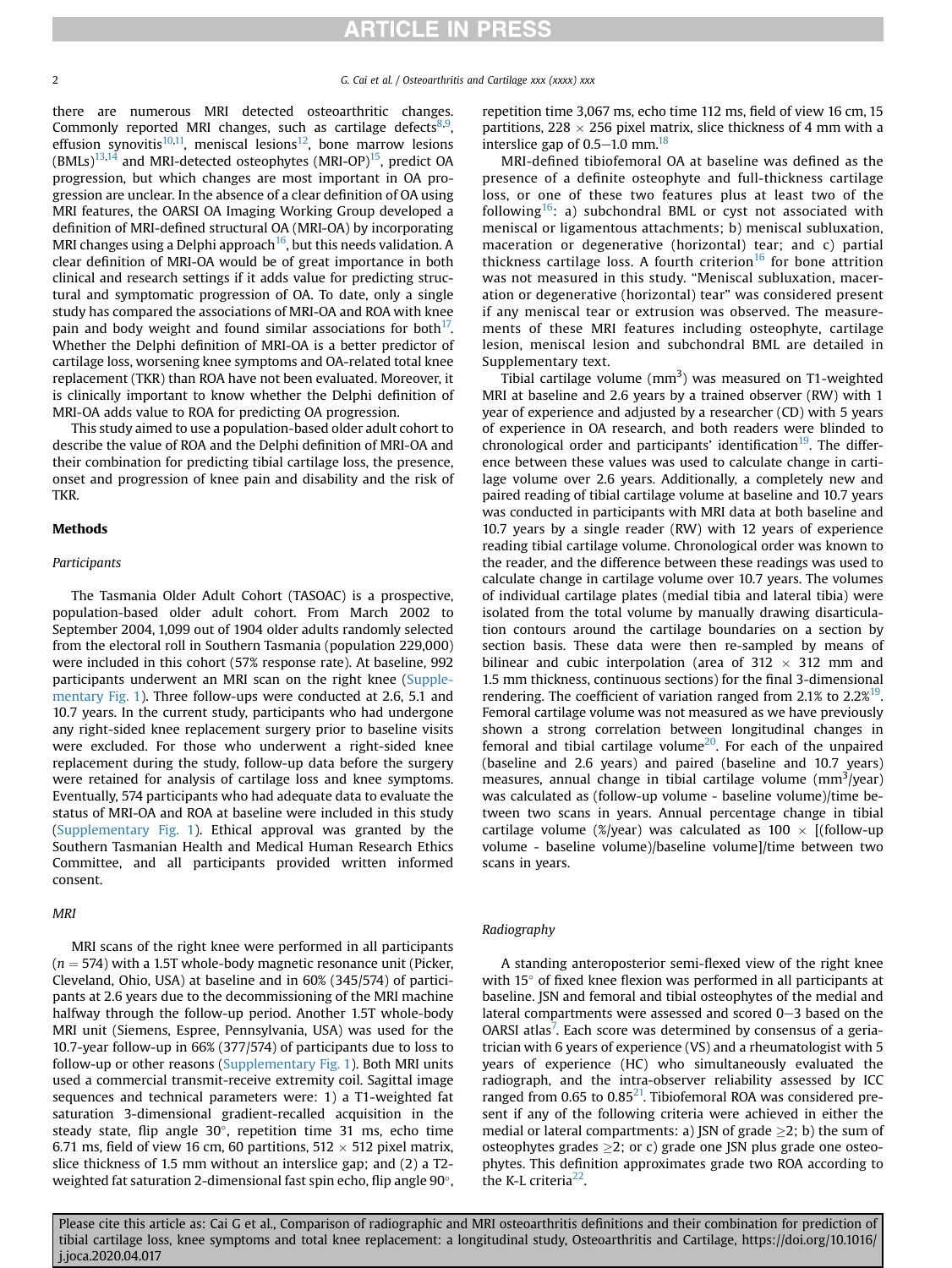G. Cai et al. / Osteoarthritis and Cartilage xxx (xxxx) xxx 3

#### Knee pain and disability

Knee pain and disability were evaluated using the Western Ontario and McMaster Universities Osteoarthritis Index (WOMAC) pain and function subscales at baseline, 2.6, 5.1 and 10.7 years. The WOMAC has five items for knee pain and 17 for disability, with each item's score ranging from 0 to 9, giving a subscale score range of  $0-45$  for knee pain and  $0-153$  for disability, with higher scores indicating more severe pain/disability.

Participants were classified as presence or absence of knee pain (WOMAC pain  $>1$ ) at baseline. Onset of knee pain was defined as presence of knee pain (WOMAC pain  $>1$ ) at follow-up in those without knee pain at baseline. The minimal clinically important difference<sup>[23](#page-7-22)</sup> was calculated to be 0.9 for this population<sup>[24](#page-7-23)</sup>, so we defined progression of knee pain as an increase in WOMAC pain of  $>$ 1. The same strategy was also applied to define the presence/ absence, onset and progression of disability using the WOMAC function subscale, for which progression of disability was defined if there is an increase in WOMAC function score of  $\geq$ 3.

#### Other measures

Weight was measured to the nearest 0.1 kg (with shoes, socks and bulky clothing removed) using an electronic scale (Seca Delta Model 707). Height was measured to the nearest 0.1 cm (with shoes and headgear removed) using a stadiometer. Body mass index (BMI) was calculated (kg/m<sup>2</sup>).

Data on the side, reason and date of TKR were extracted from the Australian Orthopaedic Association National Joint Replacement Registry (AOANJRR)<sup>25</sup> from 1 March 2002 to 21 September 2016, as previously described $^{26}$ . In this sample, all TKR procedures were performed due to OA.

#### Statistical analysis

OA and non-OA groups were defined firstly according to ROA status alone, secondly according to MRI-OA status alone and thirdly by ROA- and MRI-OA status in combination, yielding four categories (neither ROA nor MRI-OA, ROA alone, MRI-OA alone and both ROA and MRI-OA). Baseline characteristics of participants are described using mean  $\pm$  standard deviation (SD) and n (%) by the four categories of ROA- and MRI-OA status in combination.

The sensitivity and specificity of MRI-OA to detect ROA was assessed. Linear regression models were used to compare tibial cartilage loss between OA and non-OA groups over 2.6 and 10.7 years. The analyses of tibial cartilage loss over 2.6 (unpaired readings) and 10.7 years (paired readings) were conducted separately as the two measurements were not comparable. Model one adjusted for age, sex, BMI and tibial cartilage volume at baseline, and Model two further adjusted for bone area at baseline and change in BMI over time[27,](#page-7-26)[28](#page-7-27). Log-binomial regression models were used to compared the presence, onset and progression of knee symptoms between OA and non-OA groups. Specifically, the presence of knee symptoms was evaluated at baseline adjusting for age, sex and BMI; the onset and progression of knee symptoms were assessed at each follow-up (i.e., 2.6, 5.1 and 10.7 years) in asymptomatic and symptomatic participants at baseline, respectively, with adjustment for age, sex, BMI and corresponding values of knee pain or function scores at baseline and time of follow-up. Log-binomial regression models were also used to evaluate the value of OA definitions for predicting the risk of TKR, with and without adjustment for age, sex, BMI and knee pain at baseline.

Sensitivity analyses were performed using inverse probability weighting to assess the potential influence of participants not included in this study and missing follow-up data among included participants<sup>29</sup>, and this was done for each outcome measure. The weights were estimated from logistic regression models, where the predictors were baseline complete variables (age, sex, BMI, knee pain and function scores, co-morbidity, use of pain medications, employment status and quality of life score). All analyses were performed using Stata version 15.1 (Stata/SE, College Station). A two-tailed P-value of 0.05 was considered statistically significant.

#### Results

#### Baseline characteristics

Of 574 participants included, 21% had ROA and 28% had MRI-OA. Among them, 8% had ROA only, 15% had MRI-OA only and 13% had them both. Sensitivity of MRI-OA for ROA was 62% and specificity 82%. Knee pain and disability were reported in 51% and 56% of participants at baseline, respectively. Almost all participants had meniscal tear/extrusion at baseline. Compared to participants with neither MRI-OA nor ROA, those with either MRI-OA or ROA were older, had more structural changes and higher prevalence of knee symptoms ([Table I\)](#page-3-0). In addition, participants with both MRI-OA and ROA were older, more likely to be males, had higher BMI, larger bone size and more structural changes and knee symptoms than those with neither. While tibial cartilage volume measured by unpaired readings were systematically higher than those measured by paired readings, the two measures at baseline were strongly correlated ( $r = 0.89$ ).

Compared to participants who were included in this study  $(n = 574)$ , those who were not included  $(n = 525)$  had similar baseline characteristics in terms of sex, BMI, knee symptoms and most structural changes measured on MRI and radiographs, although they were older and had a lower prevalence of osteophytes and cartilage defects (Supplementary Table 1). Among participants included in this study, those with missing follow-up data were older and had more structural abnormalities at baseline (Supplementary Table 2).

#### Value of ROA and MRI-OA for predicting OA progression

Compared to participants without ROA, those with ROA had higher tibial cartilage loss over 2.6 years but not over 10.7 years ([Table II](#page-3-1)). Tibial cartilage loss over both 2.6 and 10.7 years was greater in participants with than without MRI-OA [\(Table II\)](#page-3-1).

Having ROA or MRI-OA were both associated with a higher prevalence of knee pain and functional disability at baseline ([Table III](#page-4-0) and Supplementary Table 3). However, participants with ROA were about twice as likely to experience onset of knee pain over 2.6 and 5.1 years and progression of knee pain and disability over 5.1 and 10.7 years, compared to those without. In contrast, differences in effect size for risk of onset and progression of knee pain and disability were smaller between people with and without MRI-OA, and did not reach statistical significance [\(Table III](#page-4-0)).

Twenty-seven (4.7%) primary TKR procedures were performed for the right knees. Having ROA or MRI-OA at baseline both strongly predicted the incidence of TKR, although the risk was higher in participants with ROA (RR: 15.0 vs 10.9) ([Table IV\)](#page-5-0).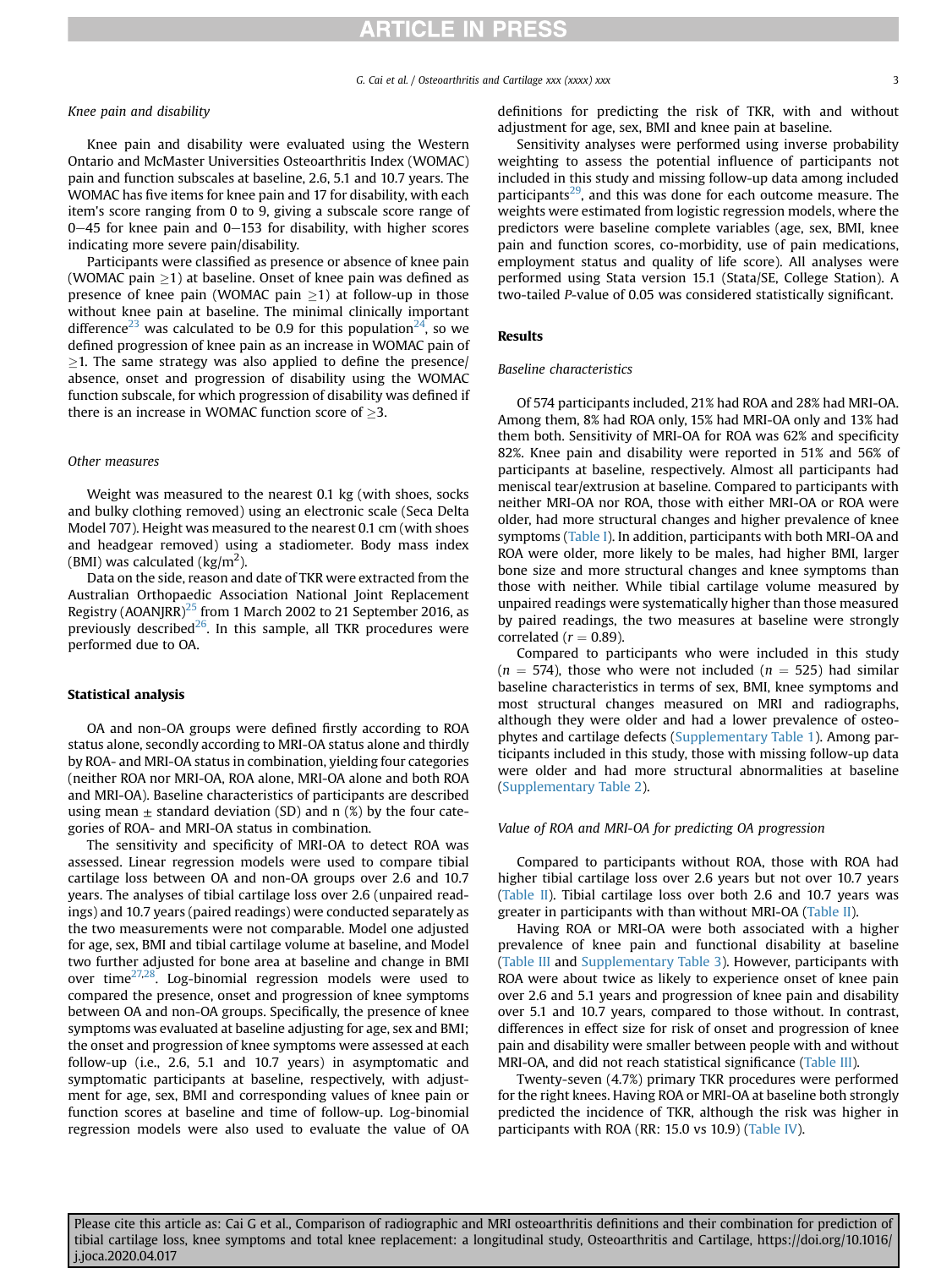#### 4 G. Cai et al. / Osteoarthritis and Cartilage xxx (xxxx) xxx

<span id="page-3-0"></span>

|                                            | Neither<br>64% $(n = 368)$ | ROA only<br>$8\% (n = 47)$ | MRI-OA only<br>$15\% (n = 83)$ | Both<br>$13\% (n = 76)$ |  |
|--------------------------------------------|----------------------------|----------------------------|--------------------------------|-------------------------|--|
| Age, year                                  | 61.5(7.1)                  | 63.4(6.3)                  | 63.2(7.3)                      | 65.6 (7.8)              |  |
| Females, %                                 | 51                         | 62                         | 41                             | 39                      |  |
| Body mass index, $\text{kg/m}^2$           | 27.1(4.0)                  | 26.8(4.0)                  | 28.9(4.7)                      | 30.3(5.5)               |  |
| ROA, %                                     |                            |                            |                                |                         |  |
| Any osteophytes                            | $\mathbf{0}$               | 36                         | 5                              | 62                      |  |
| Any joint space narrowing                  | 50                         | 100                        | 55                             | 97                      |  |
| MRI-OA, %                                  |                            |                            |                                |                         |  |
| MRI-defined osteophytes ( $n = 572$ )      | 10                         | 15                         | 100                            | 100                     |  |
| Full thickness cartilage loss              | 0                          | $\Omega$                   | 5                              | 25                      |  |
| Partial thickness cartilage loss           | 13                         | 32                         | 64                             | 68                      |  |
| Meniscal tear or extrusion ( $n = 548$ )   | 99                         | 100                        | 100                            | 100                     |  |
| Bone marrow lesions ( $n = 537$ )          | 32                         | 40                         | 89                             | 90                      |  |
| Tibial cartilage volume, mm <sup>3</sup>   |                            |                            |                                |                         |  |
| Unpaired measures ( $n = 571$ )*           | 5,104 (1,226)              | 4,582 (957)                | 5,297 (1,209)                  | 5,029 (1,384)           |  |
| Paired measures ( $n = 377$ ) <sup>+</sup> | 3,621 (979)                | 3,085 (837)                | 3,723 (1,004)                  | 3,536 (967)             |  |
| Bone size, mm <sup>2</sup> , ( $n = 528$ ) | 3,266 (456)                | 3,157 (360)                | 3,493 (528)                    | 3,618 (578)             |  |
| Any knee pain, %                           | 44                         | 49                         | 55                             | 79                      |  |
| Any functional disability, %               | 48                         | 60                         | 65                             | 86                      |  |

Results are shown as mean (standard deviation) unless specified otherwise (%).

MRI, magnetic resonance imaging; OA, osteoarthritis; ROA, radiographic osteoarthritis; SD, standard deviation; WOMAC, Western Ontario and McMaster Universities Osteoarthritis Index.

Unpaired measures were conducted at baseline and 2.6 years.

 $\dagger$  Paired measures were conducted between baseline and 10.7 years.

Table I Baseline characteristics of study participants (<sup>n</sup> <sup>¼</sup> 574) Osteoarthritis

andCartilage

#### Value of the combination of ROA and MRI-OA for predicting OA progression

Compared to participants with neither ROA nor MRI-OA at baseline, those with MRI-OA only (i.e., meeting MRI-OA but not ROA criteria) had greater annual tibial cartilage loss over 2.6 but not 10.7 years, while having ROA only (i.e., meeting ROA but not MRI-OA criteria) was not significantly associated with cartilage loss ([Table V\)](#page-5-1). In contrast, having both MRI-OA and ROA at baseline predicted the greatest cartilage loss over both 2.6  $(-116.1 \text{ mm}^3)$ year) and 10.7 years  $(-11.2 \text{ mm}^3/\text{year})$ .

Compared to participants with neither ROA nor MRI-OA at baseline, those with MRI-OA only and with both ROA and MRI-OA, were more likely to have knee pain and disability at baseline with the prevalence being greatest in the latter group [\(Table VI](#page-6-0) and Supplementary Table 4). Participants with either MRI-OA or ROA only did not show an increased risk of onset or progression of knee symptoms over time, except that having ROA only was associated with an increased risk of progressive knee symptoms over 10.7 years [\(Table VI](#page-6-0)). However, having both MRI-OA and ROA predicted the onset and progression of knee symptoms over time.

Participants with either MRI-OA alone or ROA alone were more likely to undergo a TKR compared to those with neither ([Table IV](#page-5-0)), and the incidence of TKR in participants with ROA only was higher than those with MRI-OA only (6.4% vs 3.6%). Those with both MRI-OA and ROA had the highest risk (25%) of undergoing a TKR.

<span id="page-3-1"></span>

|                                    | Tibial cartilage volume loss (mm <sup>3</sup> /year), $\beta$ (95% CI) |                           |                           |  |  |
|------------------------------------|------------------------------------------------------------------------|---------------------------|---------------------------|--|--|
|                                    | Univariable                                                            | Multivariable 1*          | Multivariable $2+$        |  |  |
| Baseline to 2.6 years              |                                                                        |                           |                           |  |  |
| ROA vs non-ROA ( $n = 345$ )       | $-75.7$ (-133.6 to -17.9)                                              | $-81.1$ (-137.3 to -24.9) | $-75.9$ (-134.9 to -17.0) |  |  |
| MRI-OA vs non-MRI-OA ( $n = 345$ ) | $-107.9$ (-159.8 to -56.1)                                             | $-89.3$ (-140.3 to -38.3) | $-86.4$ (-140.4 to -32.5) |  |  |
| Baseline to 10.7 years             |                                                                        |                           |                           |  |  |
| ROA vs non-ROA ( $n = 377$ )       | $-2.6$ ( $-8.3$ to 3.1)                                                | $-4.3$ ( $-9.7$ to 1.2)   | $-3.0$ ( $-9.0$ to 2.9)   |  |  |
| MRI-OA vs non-MRI-OA ( $n = 377$ ) | $-10.2$ (-15.3 to -5.2)                                                | $-7.9$ (-12.8 to -3.1)    | $-7.1$ (-12.4 to -1.9)    |  |  |

CI, confidence interval; MRI-OA, magnetic resonance imaging-defined osteoarthritis; ROA, radiographic osteoarthritis. Bold values indicate statistical significance at the p < 0.05 level.

Model 1: adjusted for age, sex, body mass index, tibial cartilage volume at baseline..

 $\dagger$  Model 2: Model 1 + further adjusted for bone size at baseline and change in body mass index over time.Bold values indicate statistical significance (p < 0.05)

Table II The association of radiographic- and MRI-defined osteoarthritis with tibial cartilage volume loss over 2.6 and 10.7 years

**Osteoarthritis** andCartilage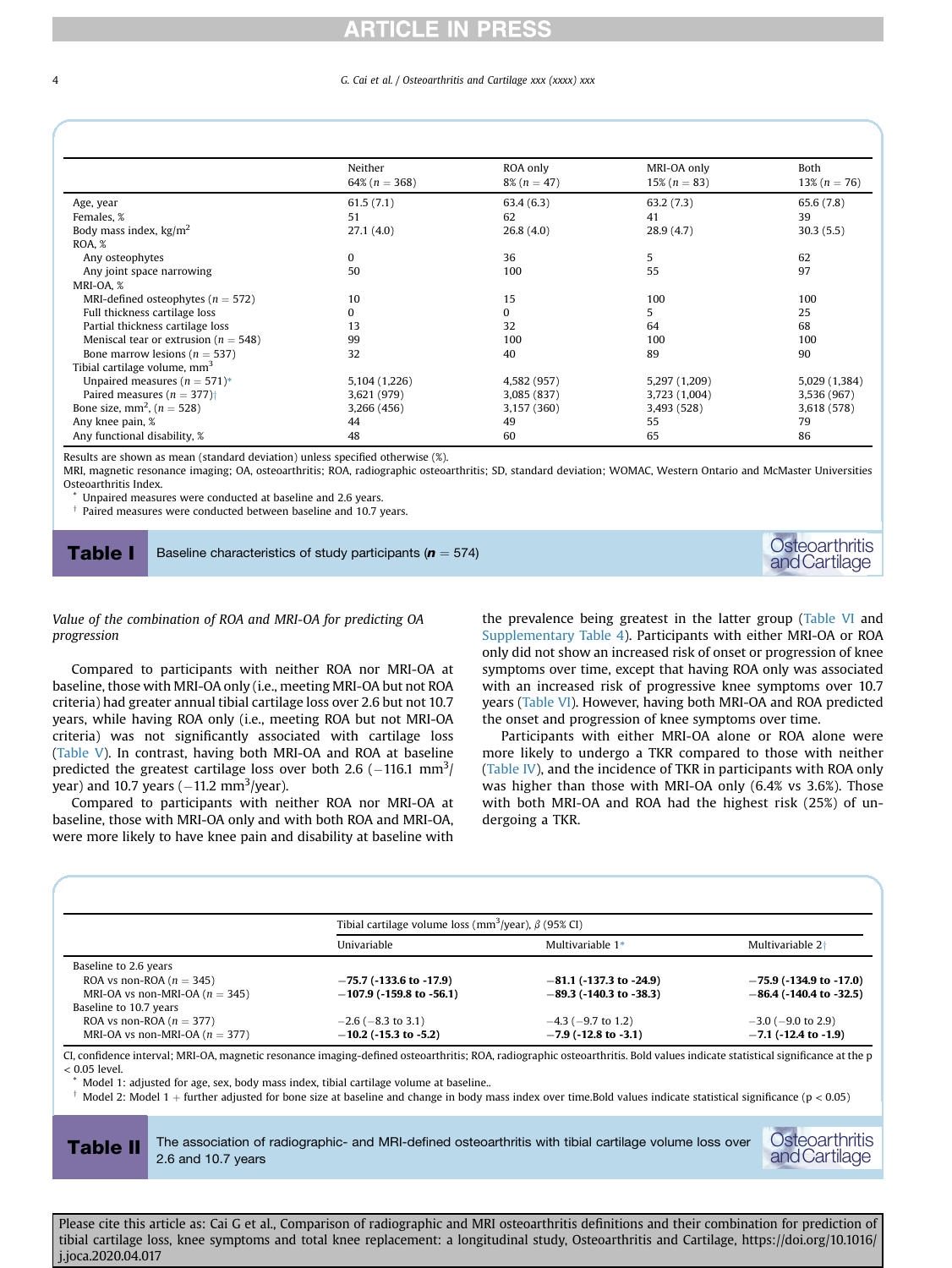#### G. Cai et al. / Osteoarthritis and Cartilage xxx (xxxx) xxx 5

<span id="page-4-0"></span>

|                           | Presence of symptoms, PR $(95\% \text{ CI})^*$ |                     | Onset of symptoms, RR $(95\%$ CI) <sup><math>\dagger</math></sup> |                          | Progression of symptoms, RR (95% CI) <sup>+</sup> |                          |
|---------------------------|------------------------------------------------|---------------------|-------------------------------------------------------------------|--------------------------|---------------------------------------------------|--------------------------|
|                           | Pain                                           | Function            | Pain                                                              | Function                 | Pain                                              | Function                 |
| ROA (With vs. without)    |                                                |                     |                                                                   |                          |                                                   |                          |
| Baseline ( $n = 574$ )    | 1.44 $(1.23 \text{ to } 1.69)$                 | 1.36 (1.17 to 1.58) | $\overline{\phantom{0}}$                                          | $\overline{\phantom{0}}$ |                                                   | $\overline{\phantom{0}}$ |
| 2.6 years ( $n = 557$ )   | -                                              | -                   | $1.85(1.06 \text{ to } 3.23)$                                     | $1,22(0.63 - 2.38)$      | $0.99(0.63 - 1.55)$                               | $1.11(0.69 - 1.78)$      |
| 5.1 years ( $n = 507$ )   |                                                |                     | $1.90(1.14 \text{ to } 3.18)$                                     | $1.71(0.94 - 3.12)$      | $2.38(1.55 \text{ to } 3.65)$                     | $1.54(0.92 - 2.60)$      |
| 10.7 years ( $n = 421$ )  | $\overline{\phantom{m}}$                       |                     | $0.86(0.43 - 1.72)$                                               | $0.84(0.37 - 1.92)$      | 1.85 (1.23 to 2.79)                               | 1.51 (1.09 to 2.08)      |
| MRI-OA (With vs. without) |                                                |                     |                                                                   |                          |                                                   |                          |
| Baseline ( $n = 574$ )    | 1.48 (1.25 to 1.75)                            | 1.44 (1.24 to 1.67) | -                                                                 | -                        |                                                   |                          |
| 2.6 years ( $n = 557$ )   | -                                              | -                   | $1.63(0.95 - 2.81)$                                               | $1.49(0.81 - 2.74)$      | $1.07(0.70 - 1.65)$                               | $1,24(0.78-1.96)$        |
| 5.1 years ( $n = 507$ )   |                                                |                     | $1.62(0.94 - 2.78)$                                               | $1.42(0.77 - 2.59)$      | $1.06(0.66 - 1.69)$                               | $1.12(0.71 - 1.79)$      |
| 10.7 years ( $n = 421$ )  | $\overline{\phantom{0}}$                       |                     | $0.86(0.48 - 1.53)$                                               | $0.78(0.39 - 1.57)$      | $0.84(0.51 - 1.38)$                               | $1.30(0.89 - 1.88)$      |

CI, confidence interval; MRI-OA, magnetic resonance imaging-defined osteoarthritis; PR, prevalence ratio; ROA, radiographic osteoarthritis; RR, risk ratio. Bold values indicate statistical significance at the  $p < 0.05$  level.

Adjusted for age, sex and body mass index.

 $\dagger$  Adjusted for age, sex, body mass index and knee pain or function scores at baseline and time of follow-up.

Table III The association of radiographic- and MRI-defined osteoarthritis with the presence, onset and progression of knee symptoms

#### Sensitivity analysis

Sensitivity analyses using inverse probability weighting did not change the associations of ROA and MRI-OA with tibial cartilage loss, knee symptoms or TKR (data not shown).

#### Discussion

This study is the first to describe the value of ROA and a published Delphi definition of MRI-OA for predicting tibial cartilage loss, knee symptoms and TKR in a population-based older adult cohort. Overall, the Delphi definition of MRI-OA had a minor benefit for predicting tibial cartilage loss but had lower value for predicting the onset and progression of knee symptoms and the risk of TKR compared to ROA. However, combining assessment of MRI-OA with ROA gave much better predictive validity for OA outcomes. These findings indicate that while the current MRI definition of OA is not superior to ROA, it may provide extra value when combined with ROA.

Compared to participants with neither MRI-OA nor ROA, knee structural abnormalities at baseline were more frequently observed in OA patients meeting either the MRI or radiographic definition and were most common in those who met both definitions. Given that MRI is more sensitive to structural changes than radiographs<sup>2</sup>, the magnitude of difference (7%) in the prevalence of MRI-OA and ROA is perhaps less than we would expect, although it is similar to the differences seen in other studies of  $4.7-8.3\%^{17,30}$  $4.7-8.3\%^{17,30}$  $4.7-8.3\%^{17,30}$  $4.7-8.3\%^{17,30}$ . Moreover, the sensitivity of MRI-OA for ROA in our study was only moderate (62%) and similar to that in other studies $30,31$  $30,31$ . This and the fact it failed to identify a substantial number of participants with definite ROA (grade  $\geq$  2) could imply that the MRI definition has a limited diagnostic value for structural OA. However, the moderate sensitivity could also be due to the very high prevalence of meniscal lesions being misclassified as radiographic  $JSN<sup>32</sup>$ , which led to some participants meeting criteria for ROA but probably not MRI-OA at the same time, since meniscal lesions only make a relatively small contribution to the MRI definition, which is rather based on a variety of structural changes.

While neither ROA nor the Delphi definition of MRI-OA was initially designed for predicting OA progression, it is likely that patients with OA on radiograph or MRI would have a greater risk of progression. This study indicated that both ROA and MRI-OA predicted a moderate increase in tibial cartilage loss over 2.6 years. Such an increase was only observed in participants with MRI-OA over 10.7 years, and the magnitude of the increased cartilage loss (MRI-OA vs non-MRI-OA) over 10.7 years was small. Of note, the current study evaluated tibial cartilage volume using unpaired reading of MRI scans over 2.6 years and paired reading over 10.7 years, so the magnitude of the change in cartilage volume at the different time points are not directly comparable, although each reading had excellent internal validity. Moreover, a 'floor effect' is unlikely to explain the findings that each of ROA and MRI-OA alone predicted tibial cartilage loss over 2.6 but not 10.7 years, as tibial cartilage loss continues to progress with increasing age in this  $\text{cohort}^{33}$ . These findings suggest that the value of MRI-OA and ROA for predicting tibial cartilage loss is similar.

Both ROA and MRI-OA were associated with a higher prevalence of knee pain and functional disability at baseline, but ROA predicted the onset and progression of knee pain and disability over time while MRI-OA did not. A previous study also reported an increased odds of knee pain at baseline in participants with ROA and those with MRI-OA, but in that case neither was associated with the onset of knee pain over 2 years, possibly due to its limited power because of a low prevalence (4.4%) of ROA<sup>17</sup>. Furthermore, in a recent study conducted in young adults (mean age 23 years) who had knee injury within the past three-10 years, MRI-defined OA was not associated with the severity of knee symptoms, although it may influence the quality of life<sup>[34](#page-7-33)</sup>. These studies together with our results suggest that the MRI-OA definition alone has little value for predicting the onset and progression of knee symptoms.

A higher risk of TKR was observed in participants with ROA and those with MRI-OA, compared to those without ROA or MRI-OA, respectively. Of note, ROA showed a stronger value for predicting TKR than did MRI-OA, and this may be that ROA per se is an important indicator of performing a TKR.<sup>35</sup>

While MRI is a more sensitive technique than radiographs for morphologic changes of  $OA^2$  $OA^2$ , the current definition of MRI-OA shows no or limited value, compared to ROA, for prediction of tibial cartilage loss, onset and progression of knee symptoms and risk of TKR. There are several potential reasons for this. First, the Delphi definition of MRI-OA is subjective based on expert consensus which may not necessarily reflect the ideal definition, and the arbitrary

Please cite this article as: Cai G et al., Comparison of radiographic and MRI osteoarthritis definitions and their combination for prediction of tibial cartilage loss, knee symptoms and total knee replacement: a longitudinal study, Osteoarthritis and Cartilage, https://doi.org/10.1016/ j.joca.2020.04.017

**Osteoarthritis** andCartilage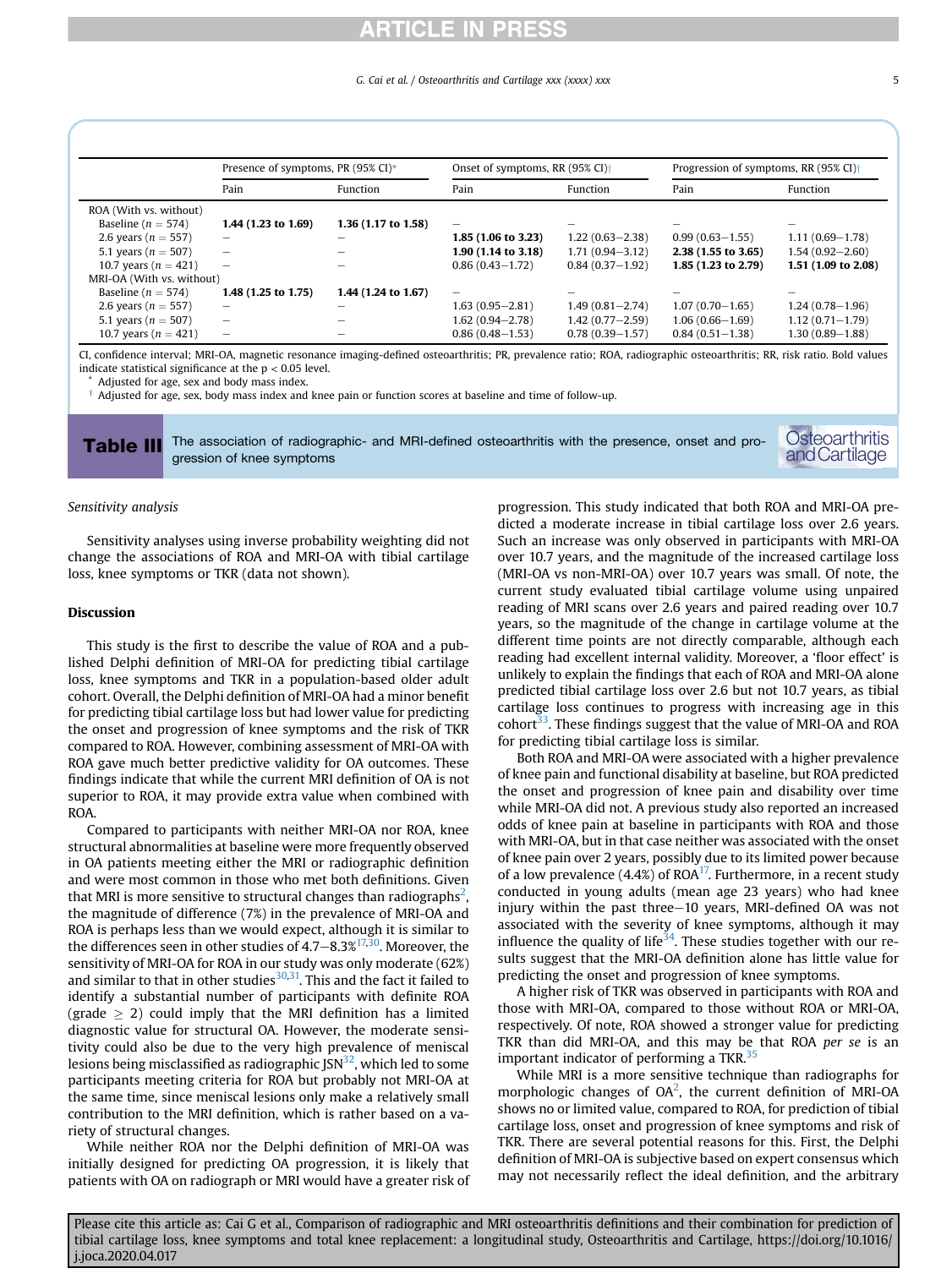#### <span id="page-5-0"></span>6 G. Cai et al. / Osteoarthritis and Cartilage xxx (xxxx) xxx

|                                    | No. of TKR  | Risk ratio (95% confidence interval) |                      |  |
|------------------------------------|-------------|--------------------------------------|----------------------|--|
|                                    |             | Univariable                          | Multivariable*       |  |
| ROA vs non-ROA ( $n = 574$ )       | 22 vs 5     | 16.1 (6.2 to 41.7)                   | 15.0 (5.8 to 39.2)   |  |
| MRI-OA vs non-MRI-OA ( $n = 574$ ) | 22 vs 5     | 11.5 (4.4 to 29.8)                   | 10.9 (4.1 to 29.1)   |  |
| No ROA or MRI-OA                   | 2/368(0.5%) | Ref.                                 | Ref.                 |  |
| ROA only                           | 3/47(6.4%)  | 11.7 (2.0 to 68.5)                   | 11.5 (2.0 to 66.8)   |  |
| MRI-OA only                        | 3/83(3.6%)  | 6.7 $(1.1 \text{ to } 39.2)$         | 6.8 (1.2 to 39.8)    |  |
| Both ROA and MRI-OA                | 19/76 (25%) | 46.0 (10.9 to 193.4)                 | 50.9 (11.8 to 218.7) |  |

MRI-OA, magnetic resonance imaging-defined osteoarthritis; ROA, radiographic osteoarthritis; TKR, total knee replacement. Bold values indicate statistical significance at the  $p < 0.05$  level.

Adjusted for age, sex, body mass index, knee pain scores at baseline.

Table IV The association of radiographic- and MRI-defined osteoarthritis with right-sided total knee replacement over 13.5 years



nature of the definition may obscure associations. Second, associations of other MRI changes such as synovitis and infrapatellar fat pad pathology with both structural and symptomatic progression of OA have been reported since the definition was made  $11,36,37$  $11,36,37$  $11,36,37$ . The inclusion of these MRI features could improve prediction of disease progression. Third, disease progression is more likely to be seen in patients with advanced  $OA^{38,39}$  $OA^{38,39}$  $OA^{38,39}$ . Therefore, although the Delphi definition of MRI-OA may have a role for identifying patients with milder disease, its value for predicting OA progression was diluted and not superior to ROA.

Another important finding of this study is that MRI-OA in combination with ROA strongly predicted structural and symptomatic progression of OA. Indeed, participants with both MRI-OA and ROA had greatest tibial cartilage loss over both 2.6 and 10.7 years, highest risk of onset and progression of knee symptoms, and the most substantial proportion (25%) subsequently had TKR. These findings suggest that having both MRI-OA and ROA represents a phenotype of patients with severe structural changes in both bony and surrounding soft tissues, such that the current definition of structural OA using MRI provides additional information to the existing ROA definition for prediction of OA progression. This agrees with previous indications that the combination of imaging techniques would provide a more comprehensive assessment of the OA joint. $40$ 

The strengths of our study include the long follow-up and the inclusion of cartilage volume loss and TKR as outcome measures. This study also has limitations. Firstly, we used 'any meniscal extrusion or tear' as a surrogate definition of 'meniscal subluxation, maceration or degenerative (horizontal) tear' as specified in the Delphi definition of MRI-OA. However, the adapted criteria for meniscal lesions did not lead to fewer participants meeting the definition of MRI-OA because almost all participants had meniscal extrusion or tear, although this may have led to more participants being misclassified as having MRI-OA. Secondly, we did not measure bone attrition, but there is a strong association between the presence of bone attrition and BMLs, with bone attrition being unlikely to be detected in BML absent regions $41$ , suggesting this would have a limited effect on our results as we have measured BMLs. Moreover, we defined full-thickness cartilage lesion as the presence of any denuded subchondral bone while the Delphi

<span id="page-5-1"></span>

|                                      | Tibial cartilage volume loss, mean %/year | Tibial cartilage volume loss (mm <sup>3</sup> /year), $\beta$ (95% CI) |                             |                             |  |
|--------------------------------------|-------------------------------------------|------------------------------------------------------------------------|-----------------------------|-----------------------------|--|
|                                      |                                           | Univariable                                                            | Multivariable*              | Multivariable <sup>+</sup>  |  |
| Baseline to 2.6 years ( $n = 345$ )  |                                           |                                                                        |                             |                             |  |
| No ROA or MRI-OA                     | $-1.76$                                   | Ref.                                                                   | Ref.                        | Ref.                        |  |
| ROA only                             | $-3.03$                                   | $-41.7$ ( $-124.1$ to 40.7)                                            | $-67.0$ ( $-146.5$ to 12.5) | $-68.7$ ( $-148.8$ to 11.3) |  |
| MRI-OA only                          | $-3.81$                                   | $-97.9$ (-163.8 to -32.1)                                              | $-80.4$ (-143.3 to -17.4)   | $-81.7$ (-146.1 to -17.3)   |  |
| Both ROA and MRI-OA                  | $-4.47$                                   | $-131.3$ (-205.1 to -57.5)                                             | $-118.6$ (-191.4 to -45.8)  | $-116.1$ (-195.0 to -37.2)  |  |
| Baseline to 10.7 years ( $n = 377$ ) |                                           |                                                                        |                             |                             |  |
| No ROA or MRI-OA                     | $-1.19$                                   | Ref.                                                                   | Ref.                        | Ref.                        |  |
| ROA only                             | $-1.27$                                   | 4.6 ( $-2.8$ to 11.9)                                                  | $0.7$ (-6.2 to 7.6)         | $0.8$ (-6.7 to 8.2)         |  |
| MRI-OA only                          | $-1.38$                                   | $-7.4$ (-13.4 to -1.4)                                                 | $-5.3$ ( $-11.0$ to 0.3)    | $-5.4$ ( $-11.3$ to 0.6)    |  |
| Both ROA and MRI-OA                  | $-1.65$                                   | $-14.1$ (-22.1 to -6.1)                                                | $-13.1$ (-20.9 to -5.3)     | $-11.2$ (-20.0 to -2.5)     |  |

CI, confidence interval; MRI-OA, magnetic resonance imaging-defined osteoarthritis; ROA, radiographic osteoarthritis. Bold values indicate statistical significance at the p < 0.05 level.

Model 1: adjusted for age, sex, body mass index and tibial cartilage volume at baseline.

 $\dagger$  Model 2: Model 1 + further adjusted for bone size at baseline and change in body mass index over time.

Table V The association of radiographic- and MRI-defined osteoarthritis with tibial cartilage volume loss over 2.6 and 10.7 years

### **Osteoarthritis** andCartilage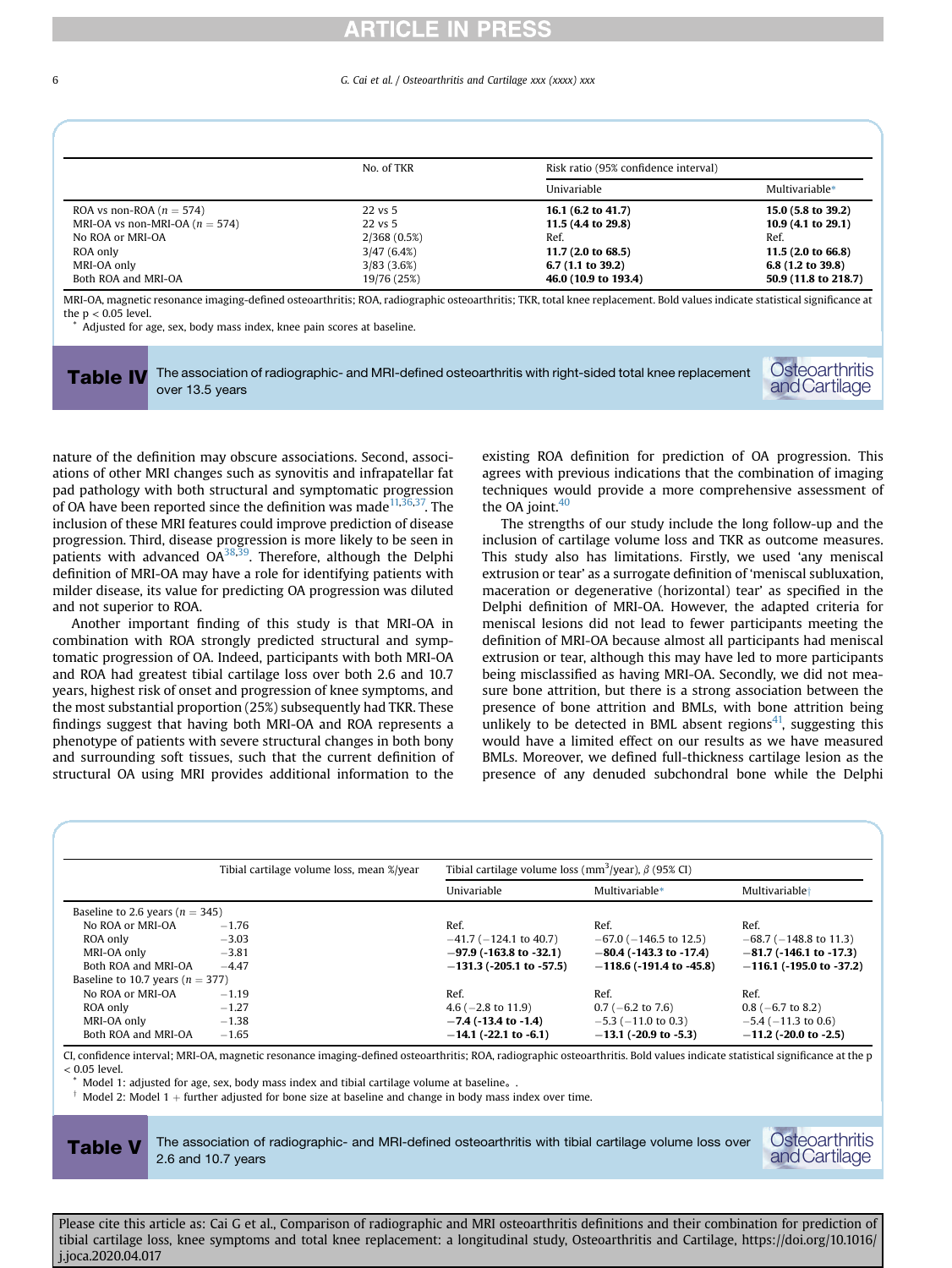#### G. Cai et al. / Osteoarthritis and Cartilage xxx (xxxx) xxx

<span id="page-6-0"></span>

|                          | Presence of symptoms, PR (95% CI)* |                     | Onset of symptoms, RR (95% CI) <sup>+</sup> |                     | Progression of symptoms, RR (95% CI) <sup>+</sup> |                     |
|--------------------------|------------------------------------|---------------------|---------------------------------------------|---------------------|---------------------------------------------------|---------------------|
|                          | Pain                               | Function            | Pain                                        | Function            | Pain                                              | Function            |
| Baseline ( $n = 574$ )   |                                    |                     |                                             |                     |                                                   |                     |
| No ROA or MRI-OA         | Ref.                               | Ref.                |                                             |                     |                                                   |                     |
| ROA only                 | $1.13(0.82 - 1.54)$                | $1.22(0.94 - 1.58)$ |                                             |                     |                                                   |                     |
| MRI-OA only              | 1.27(1.01 to 1.60)                 | 1.35 (1.12 to 1.64) | $\overline{\phantom{0}}$                    |                     |                                                   |                     |
| Both ROA and MRI-OA      | 1.80(1.51 to 2.15)                 | 1.66 (1.38 to 1.98) | -                                           |                     |                                                   |                     |
| 2.6 years ( $n = 557$ )  |                                    |                     |                                             |                     |                                                   |                     |
| No ROA or MRI-OA         | -                                  |                     | Ref.                                        | Ref.                | Ref.                                              | Ref.                |
| ROA only                 | -                                  |                     | $1.36(0.59 - 3.13)$                         | $1.03(0.41 - 2.61)$ | $0.99(0.47 - 2.08)$                               | $0.69(0.27 - 1.79)$ |
| MRI-OA only              |                                    |                     | $1.31(0.67 - 2.54)$                         | $1.39(0.67 - 2.92)$ | $1.11(0.65 - 1.88)$                               | $1.03(0.56 - 1.89)$ |
| Both ROA and MRI-OA      | $\qquad \qquad$                    |                     | 2.89 (1.41 to 5.91)                         | $1.69(0.70 - 4.08)$ | $1.03(0.59 - 1.79)$                               | $1.36(0.78 - 2.38)$ |
| 5.1 years ( $n = 507$ )  |                                    |                     |                                             |                     |                                                   |                     |
| No ROA or MRI-OA         |                                    |                     | Ref.                                        | Ref.                | Ref.                                              | Ref.                |
| ROA only                 |                                    |                     | $1.69(0.80 - 3.59)$                         | $1.74(0.86 - 3.53)$ | $1.75(0.96 - 3.20)$                               | $1.12(0.55 - 2.25)$ |
| MRI-OA only              |                                    |                     | $1.42(0.74 - 2.72)$                         | $1.38(0.68 - 2.84)$ | $0.38(0.12 - 1.16)$                               | $0.76(0.38 - 1.51)$ |
| Both ROA and MRI-OA      | -                                  |                     | 2.54 (1.27 to 5.05)                         | $1.90(0.70 - 5.15)$ | 2.24 (1.28 to 3.89)                               | $1.61(0.95 - 2.72)$ |
| 10.7 years ( $n = 421$ ) |                                    |                     |                                             |                     |                                                   |                     |
| No ROA or MRI-OA         |                                    |                     | Ref.                                        | Ref.                | Ref.                                              | Ref.                |
| ROA only                 |                                    |                     | $0.80(0.33 - 1.95)$                         | $0.88(0.31 - 2.44)$ | 1.88 (1.11 to 3.18)                               | 1.32 (0.78 to 2.25) |
| MRI-OA only              |                                    |                     | $0.82(0.42 - 1.60)$                         | $0.80(0.37 - 1.71)$ | $0.68(0.33 - 1.39)$                               | $1.12(0.70 - 1.79)$ |
| Both ROA and MRI-OA      | -                                  |                     | $0.89(0.32 - 2.47)$                         | $0.71(0.20 - 2.55)$ | $1.48(0.84 - 2.61)$                               | 1.75 (1.16 to 2.64) |

CI, confidence interval; MRI-OA, magnetic resonance imaging-defined osteoarthritis; PR, prevalence ratio; ROA, radiographic osteoarthritis; RR, risk ratio. Bold values indicate statistical significance at the  $p < 0.05$  level.

Adjusted for age, sex and body mass index.

 $\dagger$  Adjusted for age, sex, body mass index, time of follow-up and knee pain or function scores at baseline.

Table VI The association of radiographic- and MRI-defined osteoarthritis with the presence, onset and progression of knee symptoms

**Osteoarthritis** andCartilage

definition of MRI-OA showed that denuded subchondral bone equals or greater than 10  $mm<sup>2</sup>$  has a higher discriminatory power for cartilage lesion (c-statistics 0.73 vs  $0.65$ )<sup>16</sup>. The definition of fullthickness more participants may have been identified as having MRI-OA in this study. Thirdly, self-reported WOMAC knee pain and function scores were not side-specific but structural changes were measured for the right knee only. This may have diluted the association between structural OA and knee symptoms. However, previous evidence has indicated substantial discordance between ROA and knee pain $42,43$  $42,43$ , and our findings were consistent with another study using the same definition of MRI-OA $<sup>17</sup>$ . This suggests that our</sup> results are robust. In addition, the associations of ROA and MRI-OA with tibial cartilage loss may have been underestimated because participants with OA were more likely to undergo a TKR and were excluded from the analyses of tibial cartilage loss. Nonetheless, the results were unlikely to change materially since only a small number of participants underwent TKR ( $n = 27, 4.7\%$ ). Lastly, only half of the participants in TASOAC were included in the analysis. However, the characteristics between participants included and not included in this study were similar, suggesting that this has not biased the results. Moreover, the results were unchanged after sensitivity analyses using inverse probability weighting.

In conclusion, the Delphi definition of MRI-OA is not superior to ROA for predicting structural or symptomatic OA progression but, its combination with ROA has much stronger predictive validity.

### Ethics approval

Southern Tasmanian Health and Medical Human Research Ethics Committee.

#### Contributions

GC had full access to all the data in the study and takes responsibility for the integrity of the data and the accuracy of the data analysis. Study design: GC and GJ. Acquisition of data: DA, ZZ and GJ. Analysis and interpretation of data: All authors. Manuscript preparation and approval: All authors.

#### Conflict of interest

LLL is supported by a National Health and Medical Research Council Early Career Fellowship (Clinical Research Fellowship) (1,070,586). DA is a recipient of a NHMRC/MRFF Career Development Fellowship (Level 1). GJ is supported by a NHMRC practitioner fellowship (1,023,222). The authors declare that they have no other conflict of interests.

#### Funding sources

The TASOAC was funded by the National Health and Medical Research Council (NHMRC) of Australia (302,204), the Tasmanian Community Fund (D0015018), the Arthritis Foundation of Australia (MRI06161) and the University of Tasmania Institutional Research Grants Scheme (D0015019).

#### Acknowledgements

The authors thank all participants, staffs and volunteers who made this study possible.

#### Supplementary data

Supplementary data to this article can be found online at [https://doi.org/10.1016/j.joca.2020.04.017.](https://doi.org/10.1016/j.joca.2020.04.017)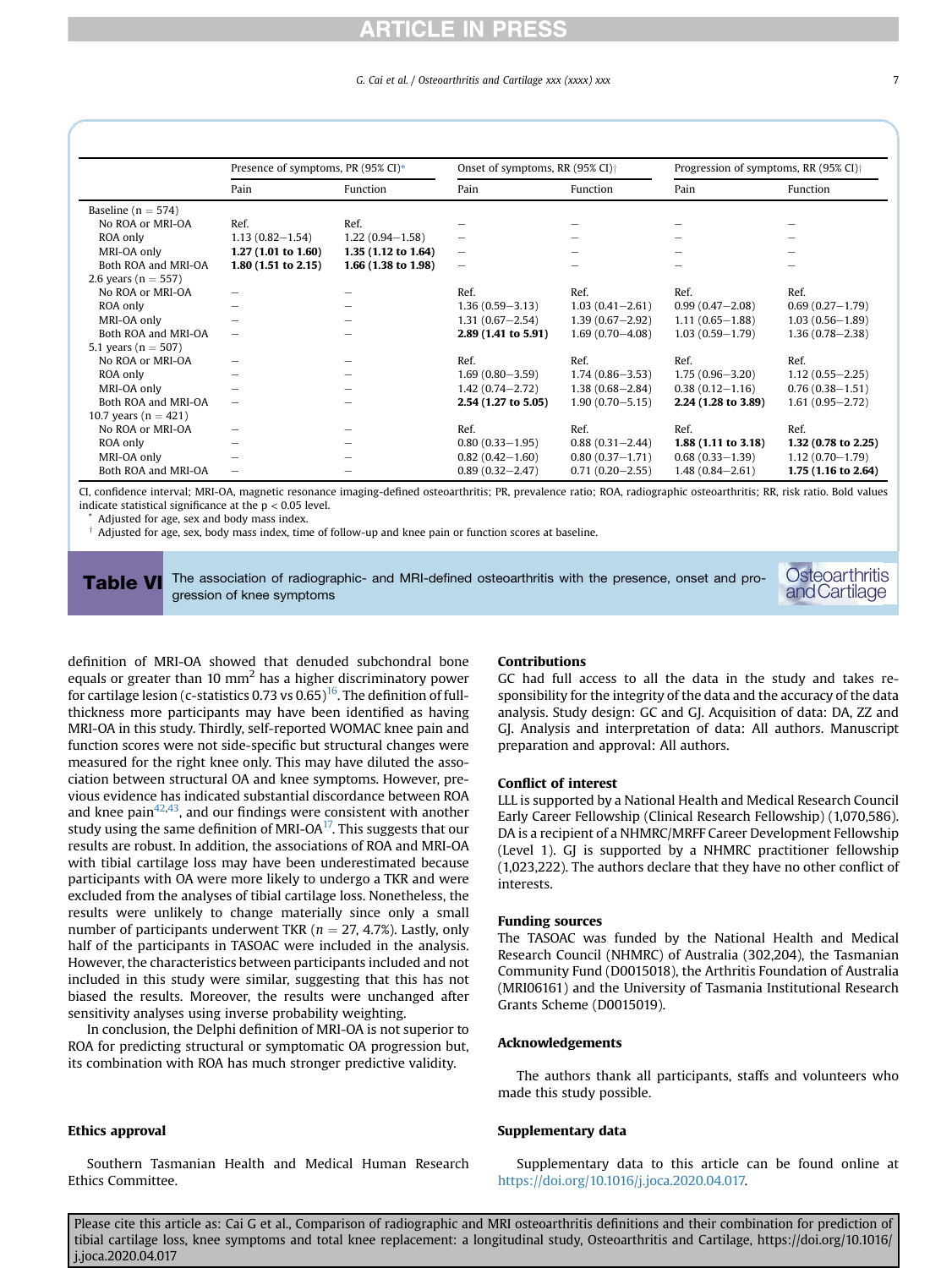8 8 G. Cai et al. / Osteoarthritis and Cartilage xxx (xxxx) xxx

### References

- <span id="page-7-0"></span>1. [Chu CR, Williams AA, Coyle CH, Bowers ME. Early diagnosis to](http://refhub.elsevier.com/S1063-4584(20)31002-5/sref1) [enable early treatment of pre-osteoarthritis. Arthritis Res Ther](http://refhub.elsevier.com/S1063-4584(20)31002-5/sref1) [2012;14:212](http://refhub.elsevier.com/S1063-4584(20)31002-5/sref1).
- <span id="page-7-1"></span>2. [Guermazi A, Roemer FW, Burstein D, Hayashi D. Why radiog](http://refhub.elsevier.com/S1063-4584(20)31002-5/sref2)[raphy should no longer be considered a surrogate outcome](http://refhub.elsevier.com/S1063-4584(20)31002-5/sref2) [measure for longitudinal assessment of cartilage in knee](http://refhub.elsevier.com/S1063-4584(20)31002-5/sref2) [osteoarthritis. Arthritis Res Ther 2011;13:247.](http://refhub.elsevier.com/S1063-4584(20)31002-5/sref2)
- <span id="page-7-2"></span>3. [Jones G, Ding C, Scott F, Glisson M, Cicuttini F. Early radio](http://refhub.elsevier.com/S1063-4584(20)31002-5/sref3)[graphic osteoarthritis is associated with substantial changes in](http://refhub.elsevier.com/S1063-4584(20)31002-5/sref3) [cartilage volume and tibial bone surface area in both males](http://refhub.elsevier.com/S1063-4584(20)31002-5/sref3) [and females. Osteoarthritis Cartilage 2004;12:169](http://refhub.elsevier.com/S1063-4584(20)31002-5/sref3)-[74.](http://refhub.elsevier.com/S1063-4584(20)31002-5/sref3)
- <span id="page-7-3"></span>4. [Ding C, Cicuttini F, Jones G. How important is MRI for detecting](http://refhub.elsevier.com/S1063-4584(20)31002-5/sref4) [early osteoarthritis? Nat Clin Pract Rheumatol 2008;4:4](http://refhub.elsevier.com/S1063-4584(20)31002-5/sref4)-[5.](http://refhub.elsevier.com/S1063-4584(20)31002-5/sref4)
- <span id="page-7-4"></span>5. [Guermazi A, Burstein D, Conaghan P, Eckstein F, Hellio Le](http://refhub.elsevier.com/S1063-4584(20)31002-5/sref5) [Graverand-Gastineau MP, Keen H,](http://refhub.elsevier.com/S1063-4584(20)31002-5/sref5) et al. Imaging in osteoarthritis. Rheum Dis Clin N Am  $2008;34:645-87$ .
- <span id="page-7-5"></span>6. [Kellgren JH, Lawrence JS. Radiological assessment of osteo](http://refhub.elsevier.com/S1063-4584(20)31002-5/sref6)[arthrosis. Ann Rheum Dis 1957;16:494](http://refhub.elsevier.com/S1063-4584(20)31002-5/sref6)-[502](http://refhub.elsevier.com/S1063-4584(20)31002-5/sref6).
- <span id="page-7-6"></span>7. [Altman RD, Hochberg M, Murphy Jr WA, Wolfe F, Lequesne M.](http://refhub.elsevier.com/S1063-4584(20)31002-5/sref7) [Atlas of individual radiographic features in osteoarthritis.](http://refhub.elsevier.com/S1063-4584(20)31002-5/sref7) [Osteoarthritis Cartilage 1995;3\(Suppl A\):3](http://refhub.elsevier.com/S1063-4584(20)31002-5/sref7)-[70](http://refhub.elsevier.com/S1063-4584(20)31002-5/sref7).
- <span id="page-7-7"></span>8. [Ding C, Garnero P, Cicuttini F, Scott F, Cooley H, Jones G. Knee](http://refhub.elsevier.com/S1063-4584(20)31002-5/sref8) [cartilage defects: association with early radiographic osteoar](http://refhub.elsevier.com/S1063-4584(20)31002-5/sref8)[thritis, decreased cartilage volume, increased joint surface area](http://refhub.elsevier.com/S1063-4584(20)31002-5/sref8) [and type II collagen breakdown. Osteoarthritis Cartilage](http://refhub.elsevier.com/S1063-4584(20)31002-5/sref8) [2005;13:198](http://refhub.elsevier.com/S1063-4584(20)31002-5/sref8)-[205.](http://refhub.elsevier.com/S1063-4584(20)31002-5/sref8)
- <span id="page-7-8"></span>9. [Wluka AE, Ding C, Cicuttini FM, Jones G. The clinical correlates](http://refhub.elsevier.com/S1063-4584(20)31002-5/sref9) [of articular cartilage defects in symptomatic knee osteoar](http://refhub.elsevier.com/S1063-4584(20)31002-5/sref9)thritis: a prospective study. Rheumatology  $2005;44:1311-6$  $2005;44:1311-6$ .
- <span id="page-7-9"></span>10. [Wang X, Blizzard L, Jin X, Chen Z, Zhu Z, Han W,](http://refhub.elsevier.com/S1063-4584(20)31002-5/sref10) et al. Quan[titative assessment of knee effusion-synovitis in older adults:](http://refhub.elsevier.com/S1063-4584(20)31002-5/sref10) [association with knee structural abnormalities. Arthritis](http://refhub.elsevier.com/S1063-4584(20)31002-5/sref10) [Rheum 2016;68:837](http://refhub.elsevier.com/S1063-4584(20)31002-5/sref10)-[44.](http://refhub.elsevier.com/S1063-4584(20)31002-5/sref10)
- <span id="page-7-10"></span>11. [Wang X, Jin X, Han W, Cao Y, Halliday A, Blizzard L,](http://refhub.elsevier.com/S1063-4584(20)31002-5/sref11) et al. Cross[sectional and longitudinal associations between knee joint](http://refhub.elsevier.com/S1063-4584(20)31002-5/sref11) [effusion synovitis and knee pain in older adults. J Rheumatol](http://refhub.elsevier.com/S1063-4584(20)31002-5/sref11)  $2016;43:121-30.$  $2016;43:121-30.$  $2016;43:121-30.$  $2016;43:121-30.$
- <span id="page-7-11"></span>12. [Berthiaume MJ, Raynauld JP, Martel-Pelletier J, Labonte F,](http://refhub.elsevier.com/S1063-4584(20)31002-5/sref12) Beaudoin G, Bloch DA, et al[. Meniscal tear and extrusion are](http://refhub.elsevier.com/S1063-4584(20)31002-5/sref12) [strongly associated with progression of symptomatic knee](http://refhub.elsevier.com/S1063-4584(20)31002-5/sref12) [osteoarthritis as assessed by quantitative magnetic resonance](http://refhub.elsevier.com/S1063-4584(20)31002-5/sref12) [imaging. Ann Rheum Dis 2005;64:556](http://refhub.elsevier.com/S1063-4584(20)31002-5/sref12)-[63](http://refhub.elsevier.com/S1063-4584(20)31002-5/sref12).
- <span id="page-7-12"></span>13. [Dore D, Quinn S, Ding C, Winzenberg T, Zhai G, Cicuttini F,](http://refhub.elsevier.com/S1063-4584(20)31002-5/sref13) et al. [Natural history and clinical signi](http://refhub.elsevier.com/S1063-4584(20)31002-5/sref13)ficance of MRI-detected bone [marrow lesions at the knee: a prospective study in community](http://refhub.elsevier.com/S1063-4584(20)31002-5/sref13) [dwelling older adults. Arthritis Res Ther 2010;12:R223.](http://refhub.elsevier.com/S1063-4584(20)31002-5/sref13)
- <span id="page-7-13"></span>14. [Dore D, Martens A, Quinn S, Ding C, Winzenberg T, Zhai G,](http://refhub.elsevier.com/S1063-4584(20)31002-5/sref14) et al. [Bone marrow lesions predict site-speci](http://refhub.elsevier.com/S1063-4584(20)31002-5/sref14)fic cartilage defect [development and volume loss: a prospective study in older](http://refhub.elsevier.com/S1063-4584(20)31002-5/sref14) [adults. Arthritis Res Ther 2010;12:R222.](http://refhub.elsevier.com/S1063-4584(20)31002-5/sref14)
- <span id="page-7-14"></span>15. [Zhu Z, Laslett LL, Jin X, Han W, Antony B, Wang X,](http://refhub.elsevier.com/S1063-4584(20)31002-5/sref15) et al. As[sociation between MRI-detected osteophytes and changes in](http://refhub.elsevier.com/S1063-4584(20)31002-5/sref15) [knee structures and pain in older adults: a cohort study.](http://refhub.elsevier.com/S1063-4584(20)31002-5/sref15) [Osteoarthritis Cartilage 2017;25:1084](http://refhub.elsevier.com/S1063-4584(20)31002-5/sref15)-[92.](http://refhub.elsevier.com/S1063-4584(20)31002-5/sref15)
- <span id="page-7-15"></span>16. [Hunter DJ, Arden N, Conaghan PG, Eckstein F, Gold G,](http://refhub.elsevier.com/S1063-4584(20)31002-5/sref16) Grainger A, et al. Defi[nition of osteoarthritis on MRI: results of](http://refhub.elsevier.com/S1063-4584(20)31002-5/sref16) [a Delphi exercise. Osteoarthritis Cartilage 2011;19:963](http://refhub.elsevier.com/S1063-4584(20)31002-5/sref16)-[9](http://refhub.elsevier.com/S1063-4584(20)31002-5/sref16).
- <span id="page-7-16"></span>17. [Schiphof D, Oei EH, Hofman A, Waarsing JH, Weinans H,](http://refhub.elsevier.com/S1063-4584(20)31002-5/sref17) [Bierma-Zeinstra SM. Sensitivity and associations with pain and](http://refhub.elsevier.com/S1063-4584(20)31002-5/sref17) body weight of an MRI defi[nition of knee osteoarthritis](http://refhub.elsevier.com/S1063-4584(20)31002-5/sref17) [compared with radiographic Kellgren and Lawrence criteria: a](http://refhub.elsevier.com/S1063-4584(20)31002-5/sref17) [population-based study in middle-aged females. Osteoarthritis](http://refhub.elsevier.com/S1063-4584(20)31002-5/sref17) [Cartilage 2014;22:440](http://refhub.elsevier.com/S1063-4584(20)31002-5/sref17)-[6.](http://refhub.elsevier.com/S1063-4584(20)31002-5/sref17)
- <span id="page-7-17"></span>18. [Dore DA, Winzenberg TM, Ding C, Otahal P, Pelletier JP, Martel-](http://refhub.elsevier.com/S1063-4584(20)31002-5/sref18)Pelletier J, et al[. The association between objectively measured](http://refhub.elsevier.com/S1063-4584(20)31002-5/sref18) [physical activity and knee structural change using MRI. Ann](http://refhub.elsevier.com/S1063-4584(20)31002-5/sref18) [Rheum Dis 2013;72:1170](http://refhub.elsevier.com/S1063-4584(20)31002-5/sref18)-[5.](http://refhub.elsevier.com/S1063-4584(20)31002-5/sref18)
- <span id="page-7-18"></span>19. [Jones G, Glisson M, Hynes K, Cicuttini F. Sex and site differ](http://refhub.elsevier.com/S1063-4584(20)31002-5/sref19)[ences in cartilage development: a possible explanation for](http://refhub.elsevier.com/S1063-4584(20)31002-5/sref19) [variations in knee osteoarthritis in later life. Arthritis Rheum](http://refhub.elsevier.com/S1063-4584(20)31002-5/sref19) 2000:43:2543-[9](http://refhub.elsevier.com/S1063-4584(20)31002-5/sref19).
- <span id="page-7-19"></span>20. [Cicuttini FM, Wluka AE, Wang Y, Stuckey SL. Longitudinal](http://refhub.elsevier.com/S1063-4584(20)31002-5/sref20) [study of changes in tibial and femoral cartilage in knee oste](http://refhub.elsevier.com/S1063-4584(20)31002-5/sref20)[oarthritis. Arthritis Rheum 2004;50:94](http://refhub.elsevier.com/S1063-4584(20)31002-5/sref20)-[7.](http://refhub.elsevier.com/S1063-4584(20)31002-5/sref20)
- <span id="page-7-20"></span>21. [Zhai G, Blizzard L, Srikanth V, Ding C, Cooley H, Cicuttini F,](http://refhub.elsevier.com/S1063-4584(20)31002-5/sref21) et al[. Correlates of knee pain in older adults: tasmanian older](http://refhub.elsevier.com/S1063-4584(20)31002-5/sref21) [adult cohort study. Arthritis Rheum 2006;55:264](http://refhub.elsevier.com/S1063-4584(20)31002-5/sref21)-[71](http://refhub.elsevier.com/S1063-4584(20)31002-5/sref21).
- <span id="page-7-21"></span>22. [Englund M, Lohmander LS. Patellofemoral osteoarthritis](http://refhub.elsevier.com/S1063-4584(20)31002-5/sref22) [coexistent with tibiofemoral osteoarthritis in a meniscectomy](http://refhub.elsevier.com/S1063-4584(20)31002-5/sref22) population. Ann Rheum Dis  $2005;64:1721-6$ .
- <span id="page-7-22"></span>23. [Angst F, Aeschlimann A, Stucki G. Smallest detectable and](http://refhub.elsevier.com/S1063-4584(20)31002-5/sref23) [minimal clinically important differences of rehabilitation](http://refhub.elsevier.com/S1063-4584(20)31002-5/sref23) [intervention with their implications for required sample sizes](http://refhub.elsevier.com/S1063-4584(20)31002-5/sref23) [using WOMAC and SF-36 quality of life measurement in](http://refhub.elsevier.com/S1063-4584(20)31002-5/sref23)[struments in patients with osteoarthritis of the lower ex](http://refhub.elsevier.com/S1063-4584(20)31002-5/sref23)[tremities. Arthritis Care Res 2001;45:384](http://refhub.elsevier.com/S1063-4584(20)31002-5/sref23)-[91.](http://refhub.elsevier.com/S1063-4584(20)31002-5/sref23)
- <span id="page-7-23"></span>24. [Stannus OP, Jones G, Blizzard L, Cicuttini FM, Ding C. Associa](http://refhub.elsevier.com/S1063-4584(20)31002-5/sref24)[tions between serum levels of in](http://refhub.elsevier.com/S1063-4584(20)31002-5/sref24)flammatory markers and [change in knee pain over 5 years in older adults: a prospective](http://refhub.elsevier.com/S1063-4584(20)31002-5/sref24) [cohort study. Ann Rheum Dis 2013;72:535](http://refhub.elsevier.com/S1063-4584(20)31002-5/sref24)-[40.](http://refhub.elsevier.com/S1063-4584(20)31002-5/sref24)
- <span id="page-7-24"></span>25. [Australian Orthopaedic Association National Joint Replace](http://refhub.elsevier.com/S1063-4584(20)31002-5/sref25)[ment Registry. Annual Report. Adelaide: AOA; 2016.](http://refhub.elsevier.com/S1063-4584(20)31002-5/sref25)
- <span id="page-7-25"></span>26. [Munugoda IP, Wills K, Cicuttini F, Graves SE, Lorimer M,](http://refhub.elsevier.com/S1063-4584(20)31002-5/sref26) Jones G, et al[. The association between ambulatory activity,](http://refhub.elsevier.com/S1063-4584(20)31002-5/sref26) [body composition and hip or knee joint replacement due to](http://refhub.elsevier.com/S1063-4584(20)31002-5/sref26) [osteoarthritis: a prospective cohort study. Osteoarthritis](http://refhub.elsevier.com/S1063-4584(20)31002-5/sref26) [Cartilage 2018;26:671](http://refhub.elsevier.com/S1063-4584(20)31002-5/sref26)-[9.](http://refhub.elsevier.com/S1063-4584(20)31002-5/sref26)
- <span id="page-7-26"></span>27. [Teichtahl AJ, Wluka AE, Tanamas SK, Wang Y, Strauss BJ,](http://refhub.elsevier.com/S1063-4584(20)31002-5/sref27) Proietto J, et al[. Weight change and change in tibial cartilage](http://refhub.elsevier.com/S1063-4584(20)31002-5/sref27) [volume and symptoms in obese adults. Ann Rheum Dis](http://refhub.elsevier.com/S1063-4584(20)31002-5/sref27) [2015;74:1024](http://refhub.elsevier.com/S1063-4584(20)31002-5/sref27)-[9](http://refhub.elsevier.com/S1063-4584(20)31002-5/sref27).
- <span id="page-7-27"></span>28. [Antony B, Ding C, Stannus O, Cicuttini F, Jones G. Association of](http://refhub.elsevier.com/S1063-4584(20)31002-5/sref28) [baseline knee bone size, cartilage volume, and body mass in](http://refhub.elsevier.com/S1063-4584(20)31002-5/sref28)[dex with knee cartilage loss over time: a longitudinal study in](http://refhub.elsevier.com/S1063-4584(20)31002-5/sref28) [younger or middle-aged adults. J Rheumatol 2011;38:](http://refhub.elsevier.com/S1063-4584(20)31002-5/sref28) [1973](http://refhub.elsevier.com/S1063-4584(20)31002-5/sref28)-[80.](http://refhub.elsevier.com/S1063-4584(20)31002-5/sref28)
- <span id="page-7-28"></span>29. [Mansournia MA, Altman DG. Inverse probability weighting.](http://refhub.elsevier.com/S1063-4584(20)31002-5/sref29) [BMJ 2016;352:i189.](http://refhub.elsevier.com/S1063-4584(20)31002-5/sref29)
- <span id="page-7-29"></span>30. [Bijen CBM, Runhaar J, Rijkels-Otters JBM, Oei EHG, Bierma-](http://refhub.elsevier.com/S1063-4584(20)31002-5/sref30)[Zeinstra SMA. Predictive value of early structural changes on](http://refhub.elsevier.com/S1063-4584(20)31002-5/sref30) [radiographs and MRI for incident clinical and radiographic](http://refhub.elsevier.com/S1063-4584(20)31002-5/sref30) [knee osteoarthritis in overweight and obese women. Semin](http://refhub.elsevier.com/S1063-4584(20)31002-5/sref30) [Arthritis Rheum 2018;48:190](http://refhub.elsevier.com/S1063-4584(20)31002-5/sref30)-[7.](http://refhub.elsevier.com/S1063-4584(20)31002-5/sref30)
- <span id="page-7-30"></span>31. [Menashe L, Hirko K, Losina E, Kloppenburg M, Zhang W, Li L,](http://refhub.elsevier.com/S1063-4584(20)31002-5/sref31) et al[. The diagnostic performance of MRI in osteoarthritis: a](http://refhub.elsevier.com/S1063-4584(20)31002-5/sref31) [systematic review and meta-analysis. Osteoarthritis Cartilage](http://refhub.elsevier.com/S1063-4584(20)31002-5/sref31) [2012;20:13](http://refhub.elsevier.com/S1063-4584(20)31002-5/sref31)-[21](http://refhub.elsevier.com/S1063-4584(20)31002-5/sref31).
- <span id="page-7-31"></span>32. [Adams J, McAlindon T, Dimasi M, Carey J, Eustace S. Contri](http://refhub.elsevier.com/S1063-4584(20)31002-5/sref32)[bution of meniscal extrusion and cartilage loss to joint space](http://refhub.elsevier.com/S1063-4584(20)31002-5/sref32) [narrowing in osteoarthritis. Clin Radiol 1999;54:502](http://refhub.elsevier.com/S1063-4584(20)31002-5/sref32)-[6](http://refhub.elsevier.com/S1063-4584(20)31002-5/sref32).
- <span id="page-7-32"></span>33. [Jiang M, Cai G, Jones G. Association of age with the rate of](http://refhub.elsevier.com/S1063-4584(20)31002-5/sref33) [change in knee cartilage volume: a 10.7 year longitudinal](http://refhub.elsevier.com/S1063-4584(20)31002-5/sref33) [cohort study. APLAR-ARA Congr Brisbane, Aust: Int J Rheum](http://refhub.elsevier.com/S1063-4584(20)31002-5/sref33) [Dis 2019;22:40](http://refhub.elsevier.com/S1063-4584(20)31002-5/sref33)-[226.](http://refhub.elsevier.com/S1063-4584(20)31002-5/sref33)
- <span id="page-7-33"></span>34. [Whittaker JL, Toomey CM, Woodhouse LJ, Jaremko JL, Nettel-](http://refhub.elsevier.com/S1063-4584(20)31002-5/sref34)[Aguirre A, Emery CA. Association between MRI-de](http://refhub.elsevier.com/S1063-4584(20)31002-5/sref34)fined oste[oarthritis, pain, function and strength 3-10 years following](http://refhub.elsevier.com/S1063-4584(20)31002-5/sref34)